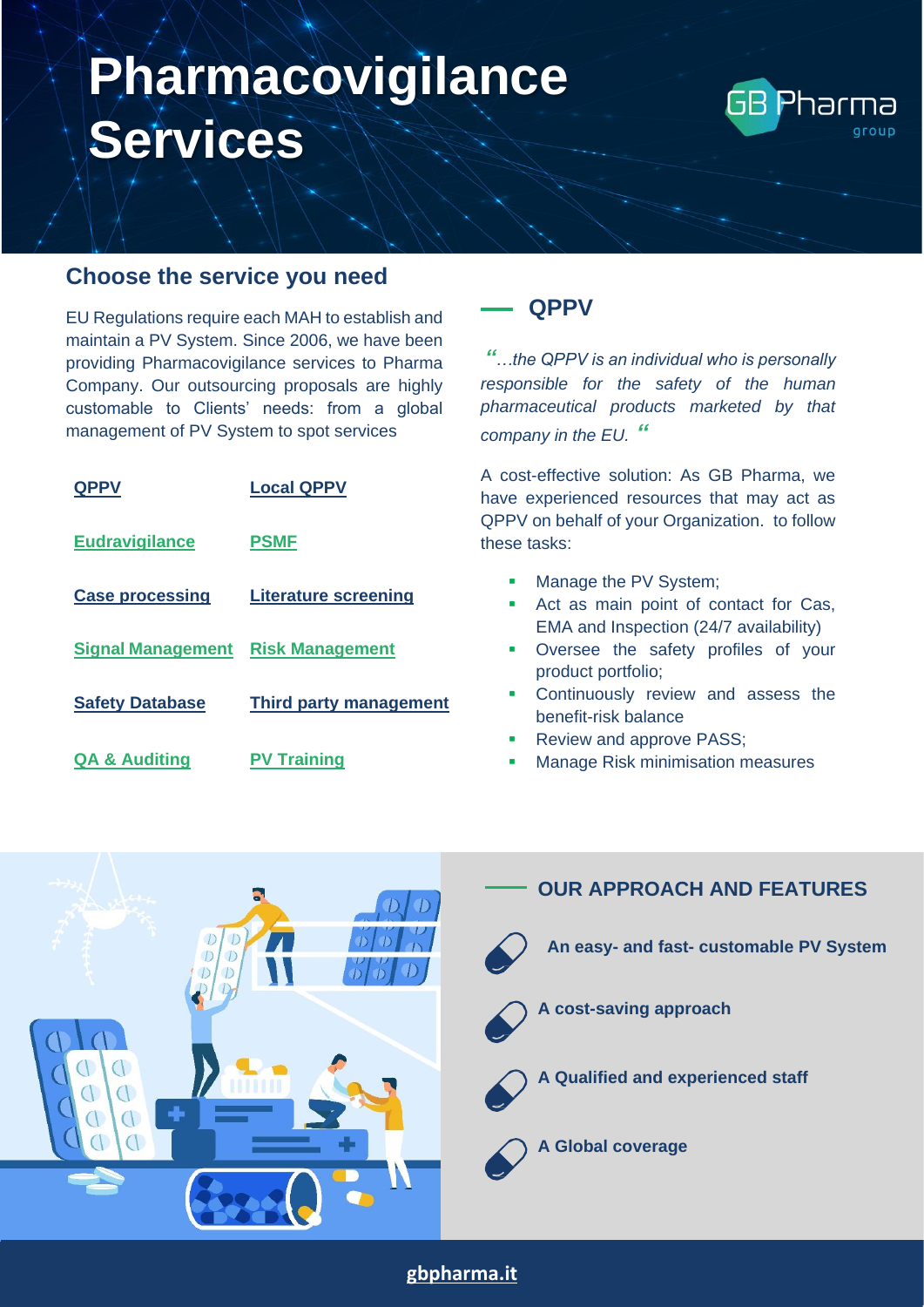

## <span id="page-1-0"></span>**Local QPPV**

According to local requirements and the Countries your product is authorized, you may need a local contact or responsible to be appointed We can provide such a person in each European Country and operating all local Pharmacovigilance activities.

### <span id="page-1-1"></span>**EudraVigilance**

*"A centralised European database of suspected adverse reactions"*



We can manage all aspects of Eudravigilance registration and maintenance, providing you qualified and trained users to manage all modules embedded within the European database.



### <span id="page-1-2"></span>**PSMF**

*"…As legal requirements, each MAH should implement and maintain a detailed description of its PV System through a PSMF"*

Our service incudes the drafting, the reviewing and general support for the PSMF Management. Our PSMF template is a dynamic document to be updated when changes impacting the PV System occurs.

## **Case processing**

<span id="page-1-3"></span>With an average 10.000 ICSRs, our solutions allow us to operate on your database by remotely entering and processing safety data or provide you with our validated Safety Database. All we do is to match your needs with the best cost-effective service.

| <b>Data Entry</b>                         | <b>Quality Control</b> |
|-------------------------------------------|------------------------|
| <b>Medical Evaluation ICSR Validation</b> |                        |
| <b>ICSR Submission</b>                    | <b>Safety database</b> |

### **OUR PLUS**

An interactive online platform to share the PSMF with the MAH for periodically updating and ensuring timely exchange of information. Such a platform will be accessible to the key roles of the MAH who may interact and communicate with the QPPV

#### **[gbpharma.it](http://www.gbpharma.it/)**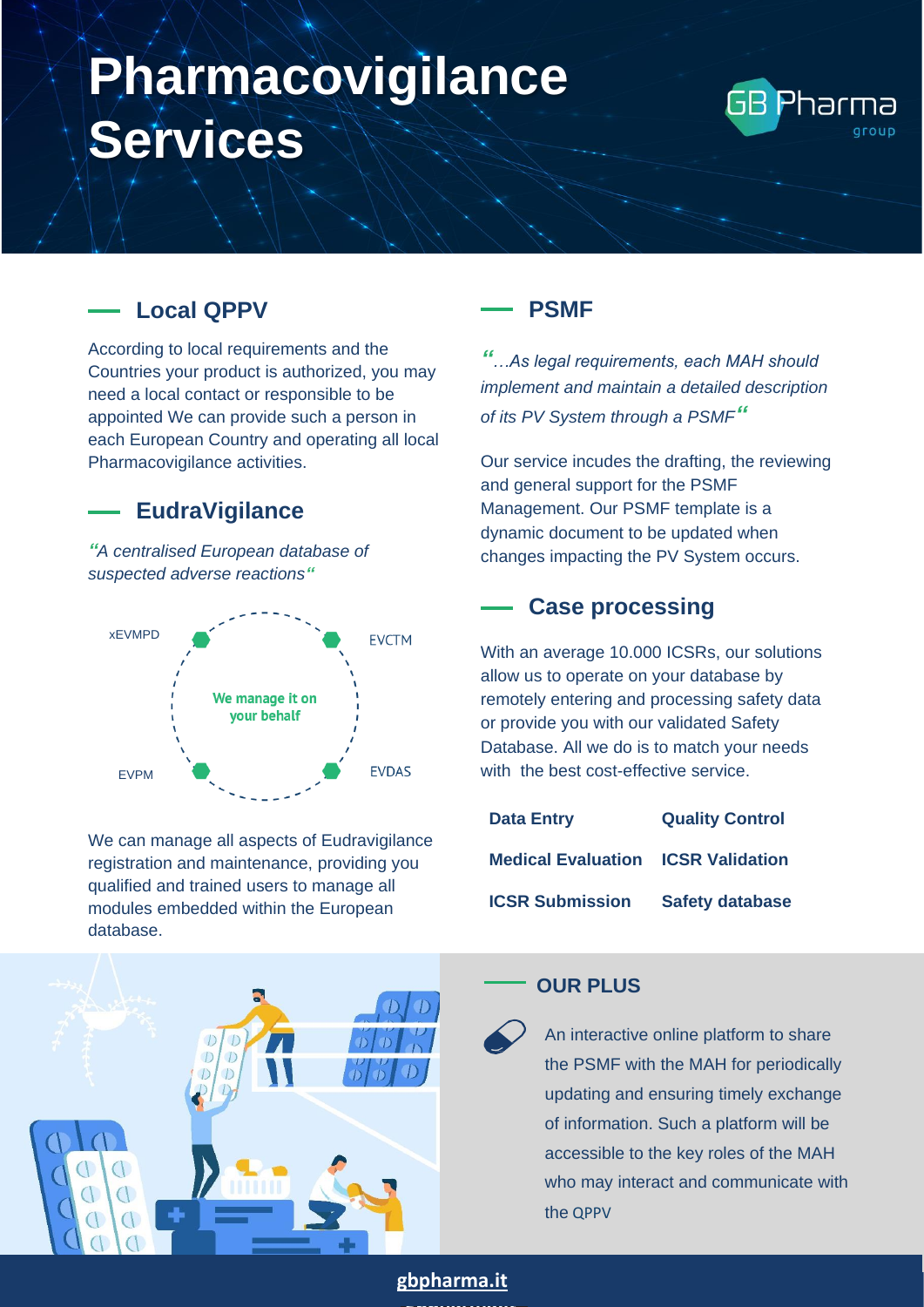

## <span id="page-2-0"></span>**Literature screening**

Literature screening is active substance based. The most is the number of APIs screened by us the most is cost-saving proposal we do. For this reason, our procedures and systems allow us to be highly competitive on this service. We offer:

- a systematic **worldwide literature** screening service as part of your dayto-day drug safety operations. This is made through the medical screening of referenced database.
- **Local literature screening of non**indexed journals. We have a comprehensive list of journals to be screened at local level.

### <span id="page-2-1"></span>**Signal Management**

*"*…A set of activities performed to determine whether there are new risks associated with an active substance or a medicinal product or whether known risks have changed*"*

We can support you in planning Signal Detection activities and undertake the cumulative review of safety data by analyzing the following sources:

- Line listing from Safety Database;
- Literature findings;
- Pre-clinical and clinical data;
- EVDAS;
- **•** Competitor label information.

With an effective process and a medical team in place, we can support you with Signal Management with both spot or full services.

## <span id="page-2-2"></span>**Risk Management**

A Risk Management System for your product is a mandatory requirement. A Risk Management Plan (RMP) is required to be submitted as part of a new MA Application and risk minimisation measures (RMM) should apply, where applicable. At GB Pharma, our Risk Management experts may help you at drafting, reviewing and submit an RMP classifying important, identified and potential risks. Additionally, we help our Clients in establishing appropriate RMMs to maximise the use of your products and increase the safety of your products.



### **OUR PLUS**

through our Clinical and Regulatory Department, we also help Clients in

- designing PASS, study registry,
- educational material and questionnaire
- to put into practice RMMs or to measure their effectiveness.

**[gbpharma.it](http://www.gbpharma.it/)**